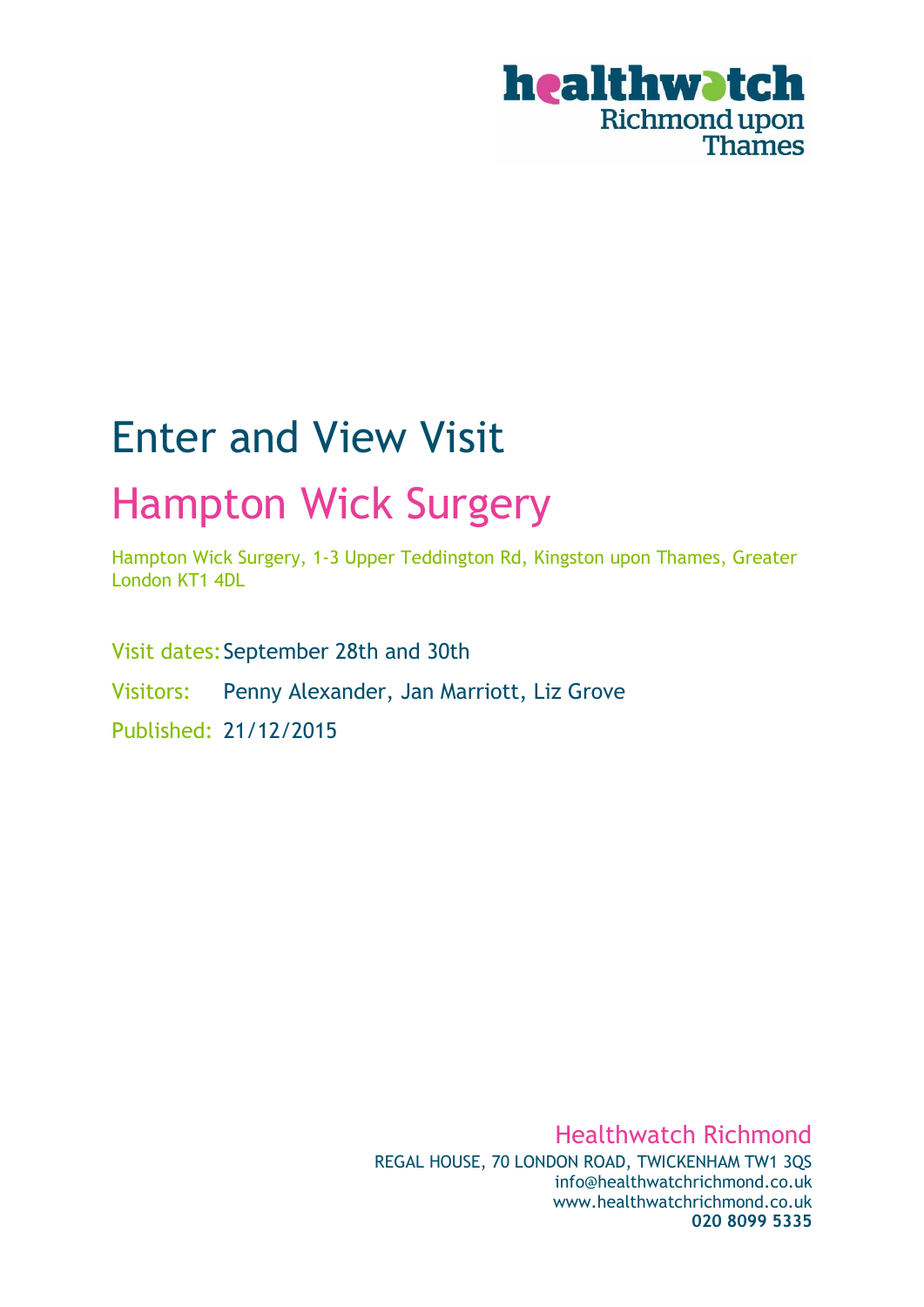# **Introduction**

Hampton Wick Surgery is located in Hampton Wick and has a total of 9500 patients registered. The practice has one practice manager, nine doctors, two healthcare assistants, two practice nurses, and a team of medical administrators.

The visits to Hampton Wick Surgery took place on the afternoons of the 28th and 30th September 2015. We spoke to patients, staff and the Patient Participation Group about their experiences of the practice

# **Overall Findings**

Overall, patients were very satisfied with the service that the practice provides.

Most of the patients we spoke to said that they would recommend the practice; one patient stated that they have a "*very personal and professional service*". Patients were very positive about the practice stating that it was "*convenient*", "*easy to access*", "*the staff are polite and helpful*" and that the "*quality of care is equivalent to that of a private setting*". Others complimented the staff, asserting that the staff and doctors were the best thing about the practice.

There are significant problems with making contact with the practice by phone. These problems were expressed by patients and staff and witnessed by our visitors during the visit and our staff when booking the visit.

The practice environment was generally very good, clean and pleasant. We felt that more could be done to help patients to access information. Patients with small children told us that they find it inconvenient that they cannot bring buggies into the practice.

Most patients told us that they were happy with the overall care and treatment that the practice provided, and that they understood the treatments or referrals offered, saying "*I fully understand advice which is carefully given in a consultative way*". Other patients said that they felt happy asking for a better explanation if they did not understand what they were told.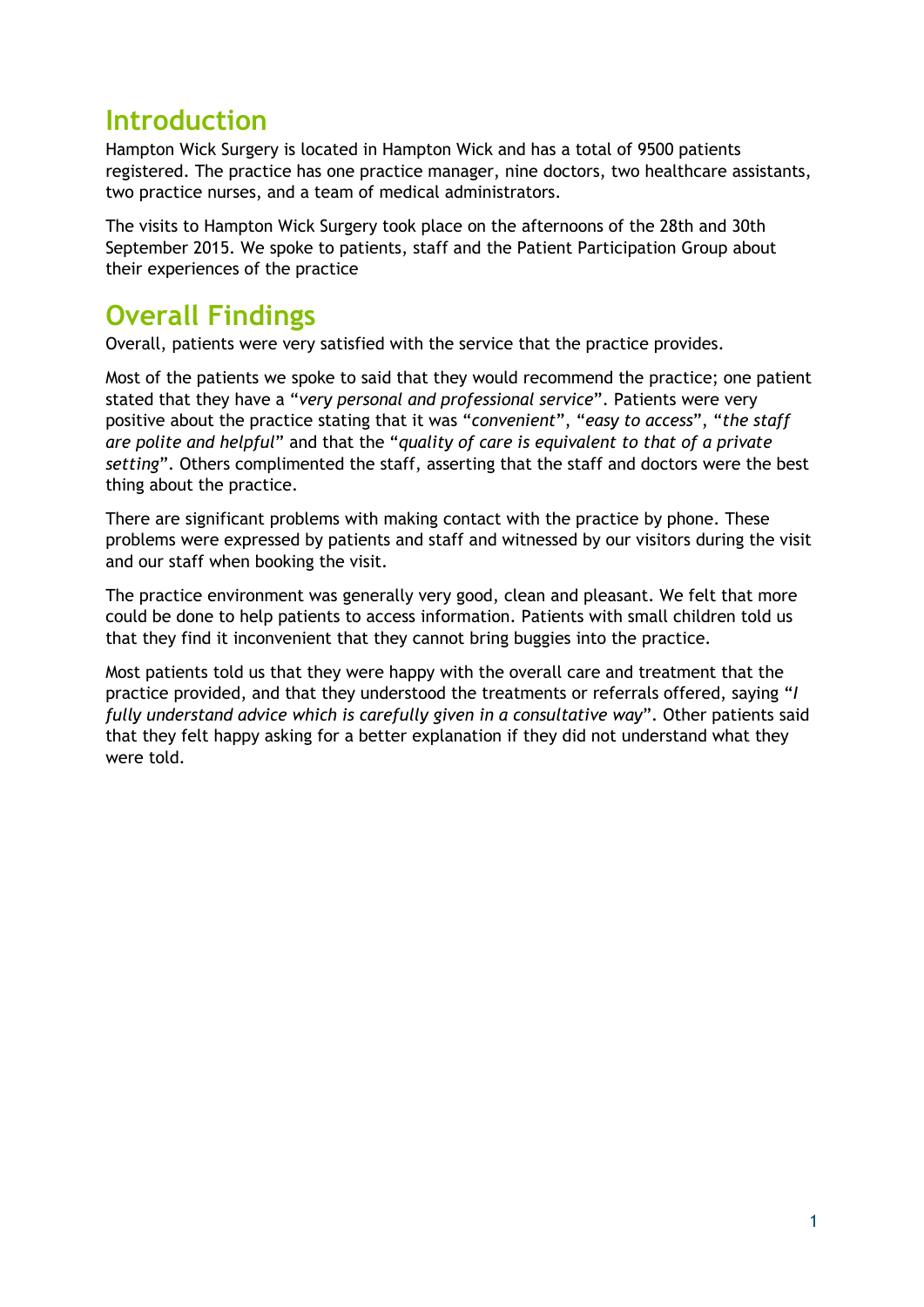# **Appointments**

### **Booking Appointments**

Patient's experiences of booking appointments was mixed. Some found the experience "*quite good*" or "*very good*" however the most patients that we spoke to told us that the experience was negative due to problems contacting the surgery by phone.

A couple of patients stated that they had difficulties with getting early morning or late evening appointments. Several patients had booked their appointments a long time in advance, as this was the only way to ensure they got the appointment time they wanted.

A few patients commented that booking appointments was easier if it didn't matter what GP they saw, however one patient stated that in order to see a female GP they had to wait 1-2weeks. It was generally agreed that "*booking a GP of your choice can take longer, but all GP's here seem to be excellent*". Another stated that they "*had to wait a long time – as always*" to get an appointment.

### **Phones**

We found contacting the surgery by phone to arrange the visit to be challenging as the phone frequently rang for a long period of time and was not always answered.

During the visit we observed that the practice phone was frequently left to ring unanswered whilst reception staff juggled the ringing phone with a steady stream of patients waiting to be seen at the desk. Our visitors remarked positively about that work of reception staff in attempting to manage demand but noted that the demand exceeded their capacity.

Patients told us that their experience of booking appointments was "*not great – you often have to wait a long time, both for the phone to be answered and for an appointment*". Some patients commented on the difficulty of booking appointments over the phone, despite this being the preferred method of booking appointments for most patients.

One patient stated that they had made three attempts to reach the practice and each time they were placed in a long queue to speak to the receptionist. Other patients said they would try contacting the practice by phone twice before visiting in person to book an appointment and that even with the new call waiting system it can take a long time to speak to someone. Patients did tell us however that their enquiries were dealt with satisfactorily when they did speak to someone.

The PPG has noted that a major issue with the practice is that the phones often ring unanswered.

Front line and management staff told our visitors that there were not satisfied with the time that people had to wait to get through by phone. One member of staff said that there were not sufficient staff on reception to cope with demand.

#### **RECOMENDATION**

We told the practice that the telephone booking system is not managing the volume of calls to the practice and that they should take steps to alleviate this pressure and to monitor performance. It would be useful to monitor the average waiting time for calls and the percentage of incoming calls that are complete or incomplete as performance measures.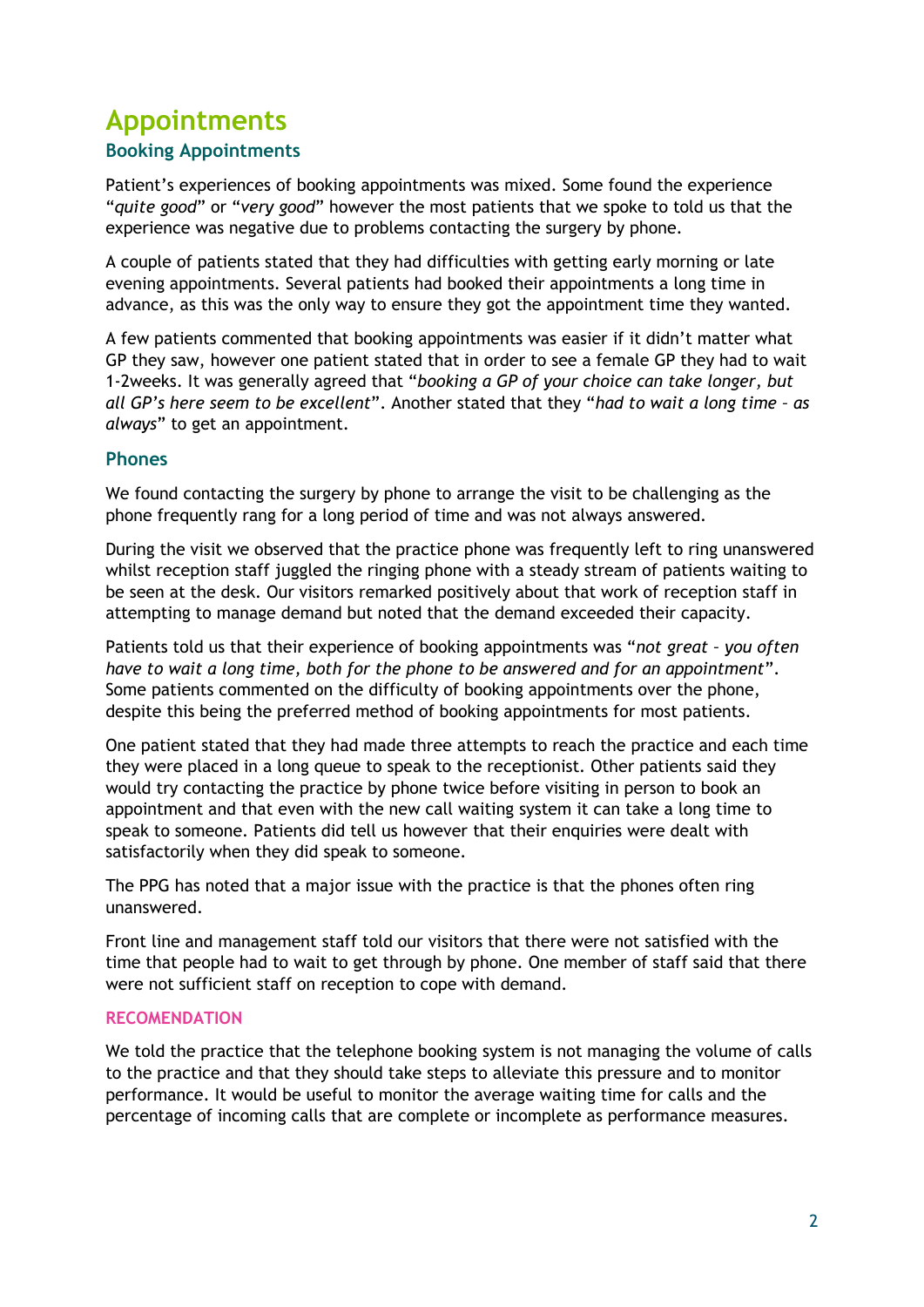#### **OUTCOME**

The Practice acknowledged the problem and noted that they are already working to fix it, they told us:

*"Earlier this year we sought to replace our existing telephone system in order to improve patient experience.*

*We have experienced some teething problems with the new system, and we are constantly monitoring the service. We are aware that significant waits on the phone remain commonplace, and in part this is due to staff shortages, and despite being on a constant recruitment drive during the past seven months, we continue the search to find a further three staff members required to complete the team.*

*We remain very disappointed that we have not been able to resolve these issues in a timely way and continue to strive to improve telephone access"*

#### **Online Booking**

One patient told us that they used the online system successfully to book their appointment.

Two patients reported having problems with the online booking system, one stated it was too restricted and they "*couldn't choose any doctor or time*" another said that the "*the complexity of passwords and usernames made it unattractive"* or they "*found online too difficult"* so they now book over the phone.

We did not observe any promotion of the online booking service. Some patients were not aware that the surgery had online booking, and stated that "*online booking would be quicker".* Others said that were unlikely to use it as they "*prefer to speak to somebody*".

The practice had posters promoting online booking during the first half of the year and it is promoted on the front page of the Surgery Website.

#### **RECOMENDATION**

We recommended that the practice better promote the online booking system and support people to use it, to reduce the demand on the telephone booking.

#### **OUTCOME**

The practice told us *"We take on board your observations regarding online booking… we will take steps to advertise this feature more widely within the practice and look to include an article in the PPG Newsletter."*

#### **Out of Hours**

Not all patients were aware of what services are available out of hour's service.

Several patients said that they had used another service, such as the walk in clinic or A&E, when they could not get an appointment. Some stated that they only used these services out of hours, or for urgent care for children.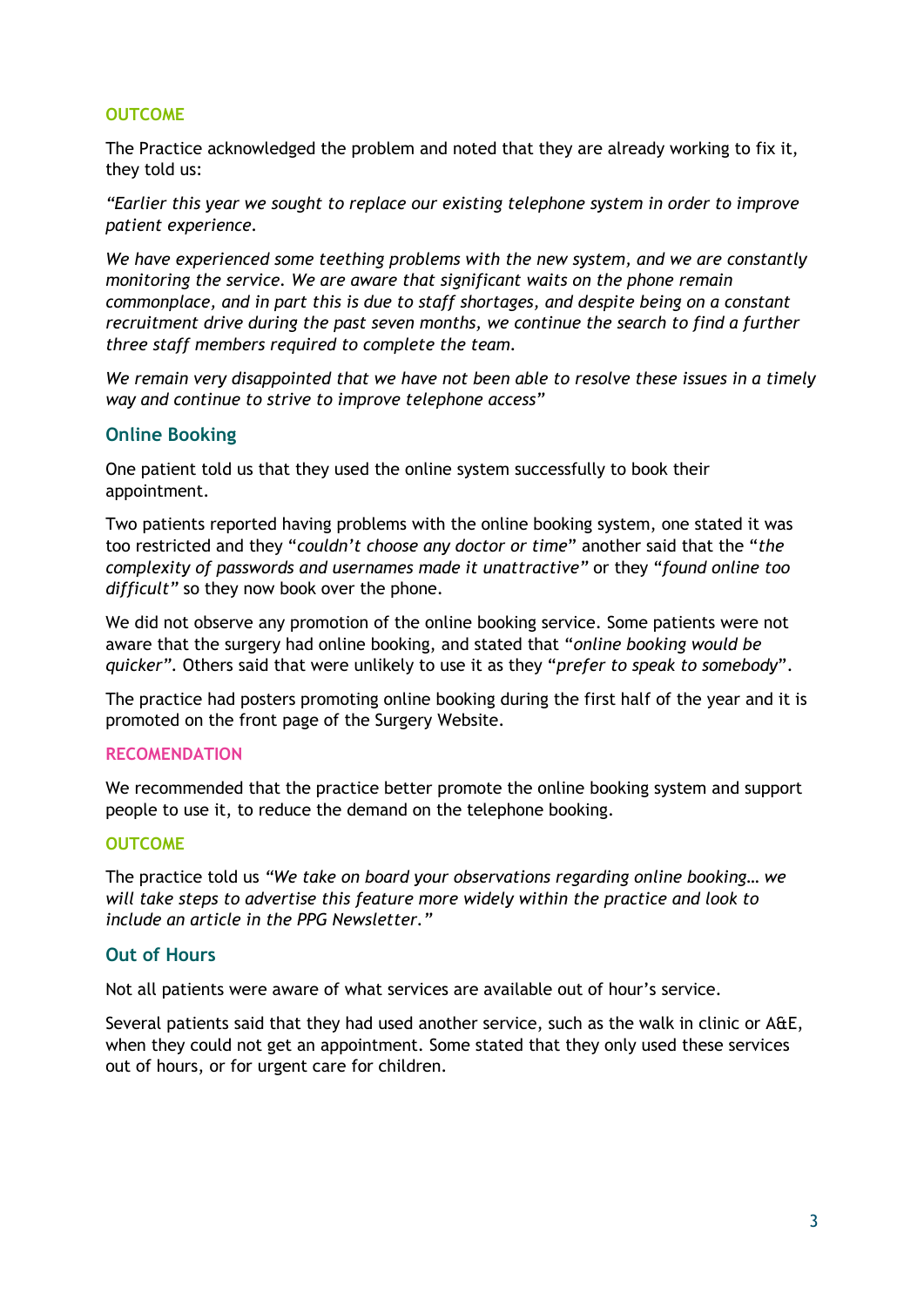# **Quality of Care**

### **Staff**

Overall, patients found the staff to be polite, helpful, efficient, friendly and responsive. One patient stated that they were "*Very friendly and efficient, they dealt with us quickly*".

Communication between staff members was generally perceived positively. However one patient said that there were difficulties when reception staff needed to speak to a doctor or when urgent information was needed regarding their medication and prescriptions. The PPG have also identified that repeat prescriptions are an issue at the practice, and it was identified by staff that a better skill mix, such as working more closely with pharmacists, could benefit the practice.

### **Reception staff**

Reception staff were seen by the majority of patients as polite and helpful, "*Generally very warm and approachable or at very least efficient and professional*". One patient found the reception staff had poor eye contact and felt they were unfriendly. We observed that the two reception staff were very busy throughout our visits, dealing with patient enquiries and complex issues, as well as the constantly ringing telephone. This was something that the reception staff themselves acknowledged to be a challenge with their role, and we observed the waiting times to speak to reception increase when there was a complex patient enquiry to be dealt with.

### **Nurses/other clinicians**

Nurses were viewed very well, patients commented that they *were "really friendly, caring and kind"*, *"professional and warm"* and *"professional and respectful"*.

#### **Doctors**

Patients had a lot of positive comments to make about the doctors, stating that they were "*fantastic*" and that they listen. The quality of care from the doctor was rated very highly by patients, who broadly said that they were "*excellent*" and that they were satisfied with the care received at the practice. One patient said that "*Dr Moore and Dr O'Flynn are excellent*".

Several patients felt that it was important to be able to see the same doctor, for continuity of care, however they acknowledged that seeing the same doctor was not always possible and there was a recognition that they often had to wait longer to see their doctor of choice.

One patient expressed their distress at the lack of support offered by the GP during a stressful diagnosis period, and said they would've appreciated support to help with their fears and anxiety.

#### **GP Hub**

Hampton Wick is a site for the General Practice Hub pilot and so receives patients from other practices who need a same day, extended hours or weekend appointments. Hub patients told us that they had a positive experience: they booked their appointments over the phone with their own practice, were given an appointment on the day they rang and they found Hampton Wick an easy practice to access.

#### **Complaints**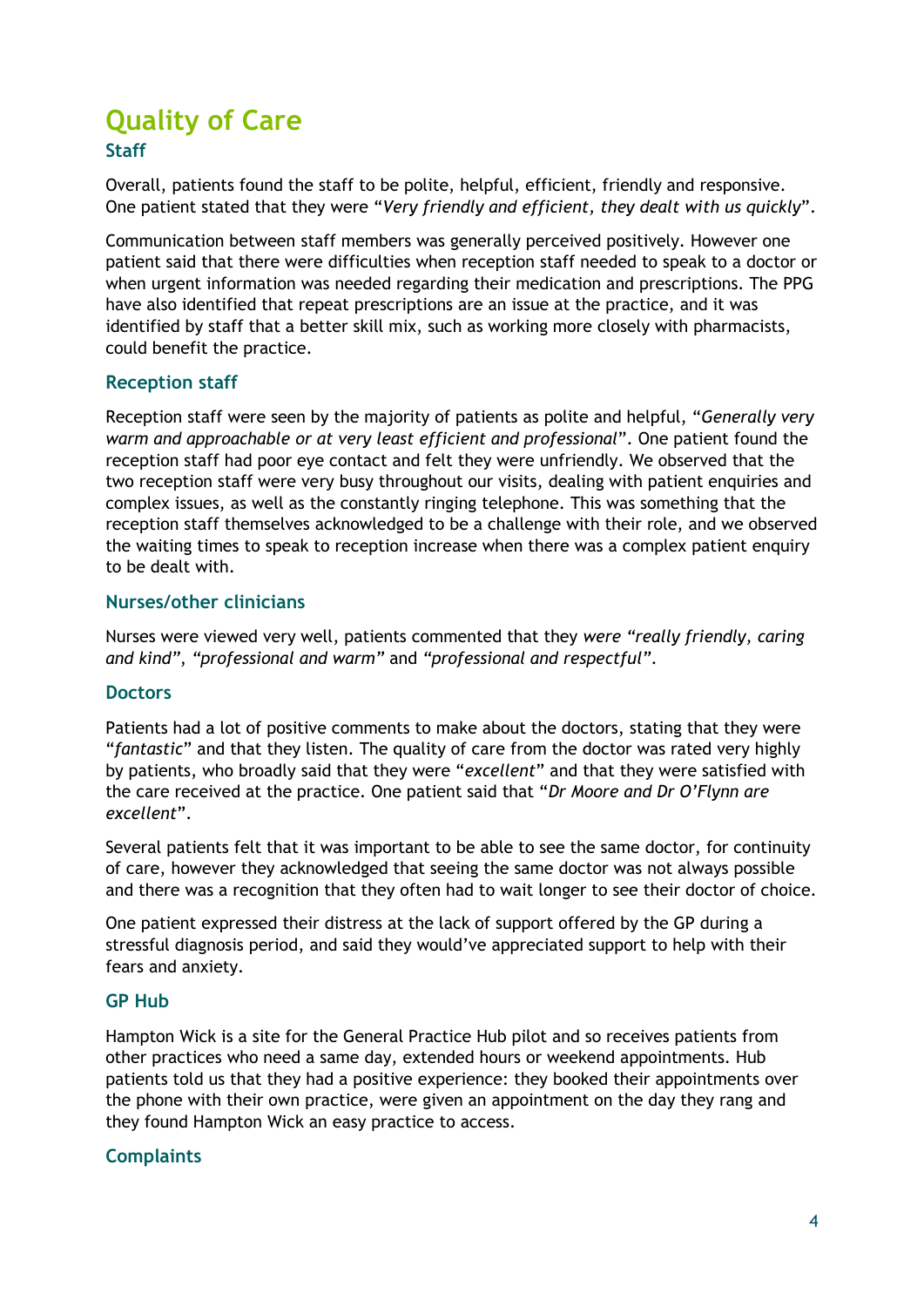There is information on how to make a complaint in the practice leaflet, and a comments box is left in reception. Staff stated that they try and settle complaints at reception if possible, but if not they refer complaints to the practice manager. Complaints are entered onto the patient's notes so the doctors are made aware.

## **Patient Involvement**

### **Patient Participation Group**

We spoke to a representative of the Patient Participation Group (PPG) at the practice. This is a group of between 5 and 8 patients who meet quarterly. There is a concern among PPG members that, whilst a reasonably diverse group, it does not represent the diversity of users of the practice. The PPG told us that they find engaging with patients and promoting itself through the practice to be challenging. The PPG had completed a Confidentiality and Privacy Observational study which enabled them to engage with the practice. Practice staff described this as *"very valuable"* and told us that they had *"used the learning from this to help us redesign the immediate area around the reception desk to improve patient flows and protect confidentiality".*

Some members of staff were not able to explain how patients could join the PPG. The practice told us that this was because they were very new to the practice.

We observed that there were no signs in the practice to encourage new members to the PPG, although the PPG newsletter was on display and the PPG is promoted to new patients via the practice leaflet.

Interviews with staff and the PPG identified some tension surrounding this relationship. Some staff were very receptive to the PPG, believing the practice to have a very active group and seeing this as a good opportunity to make changes and improvements to the practice.

The practice partners were receptive to the PPG and receive feedback in a positive way. They told us that *"As Senior Partner, I regard the efforts of our PPG to be invaluable with regards to our ongoing service improvement."*

#### **RECOMMENDATION**

We welcome the value that the practice place on their PPG.

We asked the practice to take a more proactive approach in supporting and promoting the group as well as enabling them to engage more freely with patients. The practice told us that "*We along with the PPG were very proactive in recruiting new members to the PPG group, and we would like to widen membership, but I am wary about increasing the size of the group so much that it becomes ungainly*"

We understand the importance of a committee's size but note that there is some scope to develop this before it becomes unwieldly. There may also be other opportunities for people to participate in and support their PPG perhaps through providing insight or by acting as volunteers.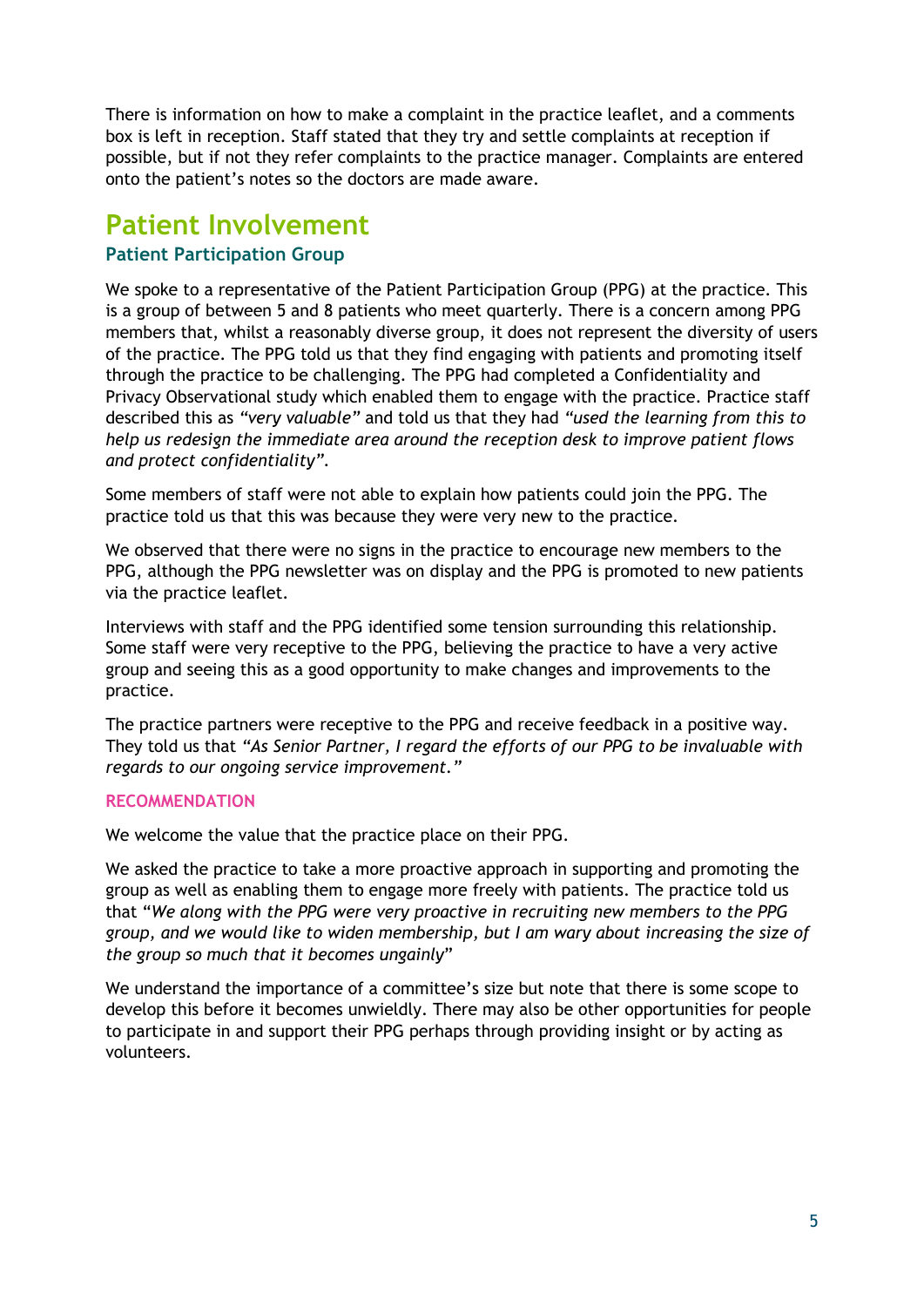# **Physical Environment**

### **Overall environment**

We found the overall environment to be clean and well-lit however it was observed that there wasn't adequate lighting around the entrance after dark, making it very difficult to see when entering or leaving the surgery. We observed during the evening visit that the waiting areas had been left untidy from earlier appointments during the day.

We were informed that there are plans to improve the pedestrian access and safety at the front of the building *"…our immediate concerns are the repairs and alterations we have scheduled to increase patient safety when accessing the practice premises and grounds. The Practice Manager has been in consultation with the local council and as a result it has been agreed that a traffic controlled pedestrian crossing is to be installed immediately in front of the building. We have also submitted a bid for funding to enable us to improve the sight line for pedestrians and cars accessing the premises, it is proposed we will widen one of the entrances and install a clear pedestrian pathway to the front entrance."*

#### **Access**

We observed a buggy and bike park outside the practice. Patients with babies said that they are not allowed to bring buggies into the practice but were not clear of the reasons behind this. Patients with babies found this inconvenient, especially if they had to wake up or carry children who were unable to walk, and expressed this sentiment strongly.

The practice acknowledged that this is unpopular but told us that they do not allow buggies into the practice as they bring in dirt on their wheels and that the decision to ban buggies from the building was taken to control the risk of infection from this.

We also observed that the front doors to the practice, whilst they allow for wheelchair access, are not automatic which would present difficulties for unaccompanied wheelchair users trying to access the practice. The practice told us *"We do have continuing maintenance and improvement schedule for the premises, and although we do not currently have an automatic opening inner door (which is kept open during the warmer weather), patients can ring the low level reception bell if they require assistance to access the building. We have not had any direct patient complaints or requests to date, but will review the needs regularly."*

#### **Information**

Most patients said that they had not needed any information however one person told us that they would have benefited from further support but felt this was lacking from the practice.

We found there was lack of a variety of information available in leaflets or posters promoting services outside the practice. The practice has a locked display board and a magazine rack, but there was very little information to aid patients to find sources of support.

The PPG commented that they have found it difficult to communicate with patients, to display their newsletters and to collect responses to their surveys.

There was very little information available about clinical staff, opening times or out of hour's arrangements although this was detailed in the practice leaflet. We observed that